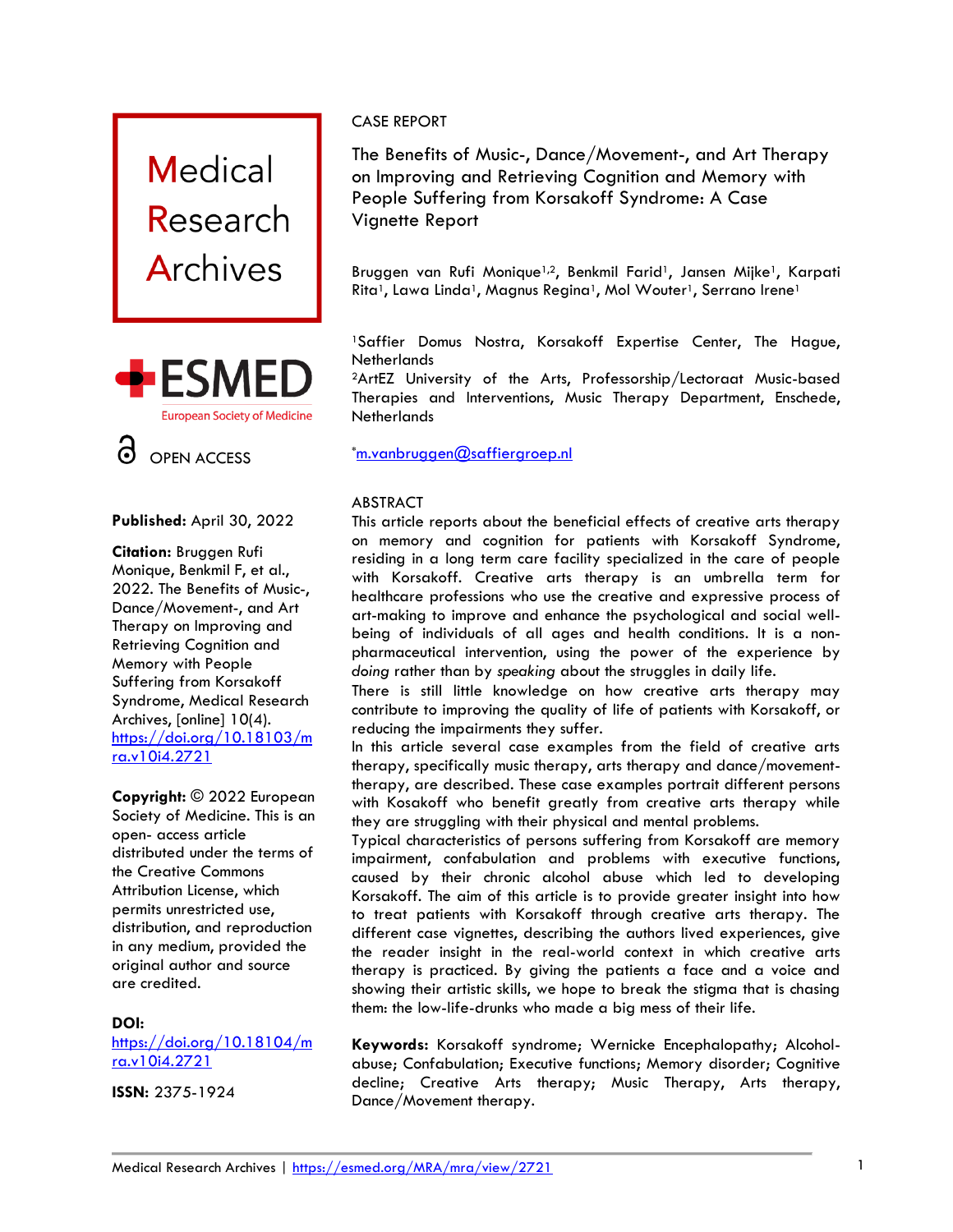# **1. Introduction**

Korsakoff Syndrome (KS) was first described by the Russian neuropsychiatrist Sergei Korsakoff in 1887 as "*a form of psychic disorder which occurs in conjunction with multiple neuritis*". 1

KS is a disorder that primarily affects the memory system in the brain. It usually results from a deficiency of thiamine (vitamin B1), which may be caused by alcohol abuse, dietary deficiencies, prolonged vomiting, eating disorders, or the effects of chemotherapy2.

The thiamine deficiency causes a metabolism impairment, resulting in neurological deficiencies

This acute phase is called Wernicke Encephalopathy (WE). *WE often has a sudden onset and is characterized by movement and balance problems, loss of coordination, confusion, disorientation and abnormal eye movements.* Most patients first develop a delirium, marked by confabulation, gait disorder and problems with memory and disorientation. 2

When the acute phase of WE is not treated, death proceeds in 20% of the cases. If the WE clears and a profound disorder of memory remains as a chronic rest syndrome, it is considered to be Korsakoff Syndrome. 85% of the survivors develop KS. Only 20% recover completely. Up to 25% of survivors of WKS do not show any improvement in cognitive functioning, and will require long term care.<sup>3</sup>

KS occurs more gradually and the symptoms are usually problems with attention and concentration, gaps in memory which are usually filled inaccurately (confabulation) and a difficulty learning new information have great difficulty learning and retaining new information as well as problems recalling memories from the recent past.<sup>3</sup> In short, KS is a residual syndrome in patients who suffered from Wernicke Encephalopathy. KS is predominantly characterized by global amnesia, and in more severe cases also by cognitive and behavioral dysfunction.

# **1.1 Prevalence and incidence**

There is a paucity of literature about the prevalence and incidence of KS. In this article we focus on the situation in The Netherlands, the home country of the authors as well as the location of the long-term-care facility where the case-examples take place.

The total number of inhabitants in The Netherlands is 17.000.000. Approximately 600.000 people suffer from severe alcohol abuse  $(> 12$  glasses per day). 2 till 5% of these people develop KS. The prevalence of KS is estimated on 48 per 100.000 inhabitants; this brings the total estimated number of patients suffering from KS to 8.000 to 10.000. This number is not accurate, as many of the alcohol-addicted people avoid healthcare.<sup>3</sup>

KS patients can be admitted to a long term care facility (LTCF) where they receive 24/7 care. In the Netherlands there are LTCF that are specialized in the care of people with KS. Besides that, some general LTCFs have a specialized ward where people with KS reside. Approximately 1350 KS patients are living in a long-term care facility where they receive 24/7 care. The average age of admission is 50 years. 3

Patients with KS who reside in a specialized LTCF usually have comorbidity in more than one domain. <sup>4</sup> Most common in the somatic domain is COPD, cardiovascular disease, hypertension, diabetes mellitus, cerebrovascular insufficiency, epilepsy and malignancy. In the psychiatric domain these are ADHD, psychosis, anxiety and personality disorders. 3

In this article we focus primarily on memory- and cognitive dysfunction of patients with KS.

### **1.2 Diagnosing Korsakoff Syndrome - Memory and Cognition**

The Diagnostic and Statistical Manual of Mental Disorders (5<sup>th</sup> ed.; (DSM-5; American Psychiatric Association,  $2013$ <sup>5</sup> uses the following definitions and diagnostic criteria for Korsakoff Syndrome and other alcohol-related cognitive disorders are used:

**"Alcohol-induced major neurocognitive disorder, amnestic confabulatory type".**

- A. Evidence of significant cognitive decline from a previous level of performance in one or more cognitive domains (complex attention, executive function, learning and memory, language, perceptual-motor, or social cognition) based on:
	- 1. Concern of the individual, a knowledgeable informant, or the clinician that there has been a significant decline in cognitive function; and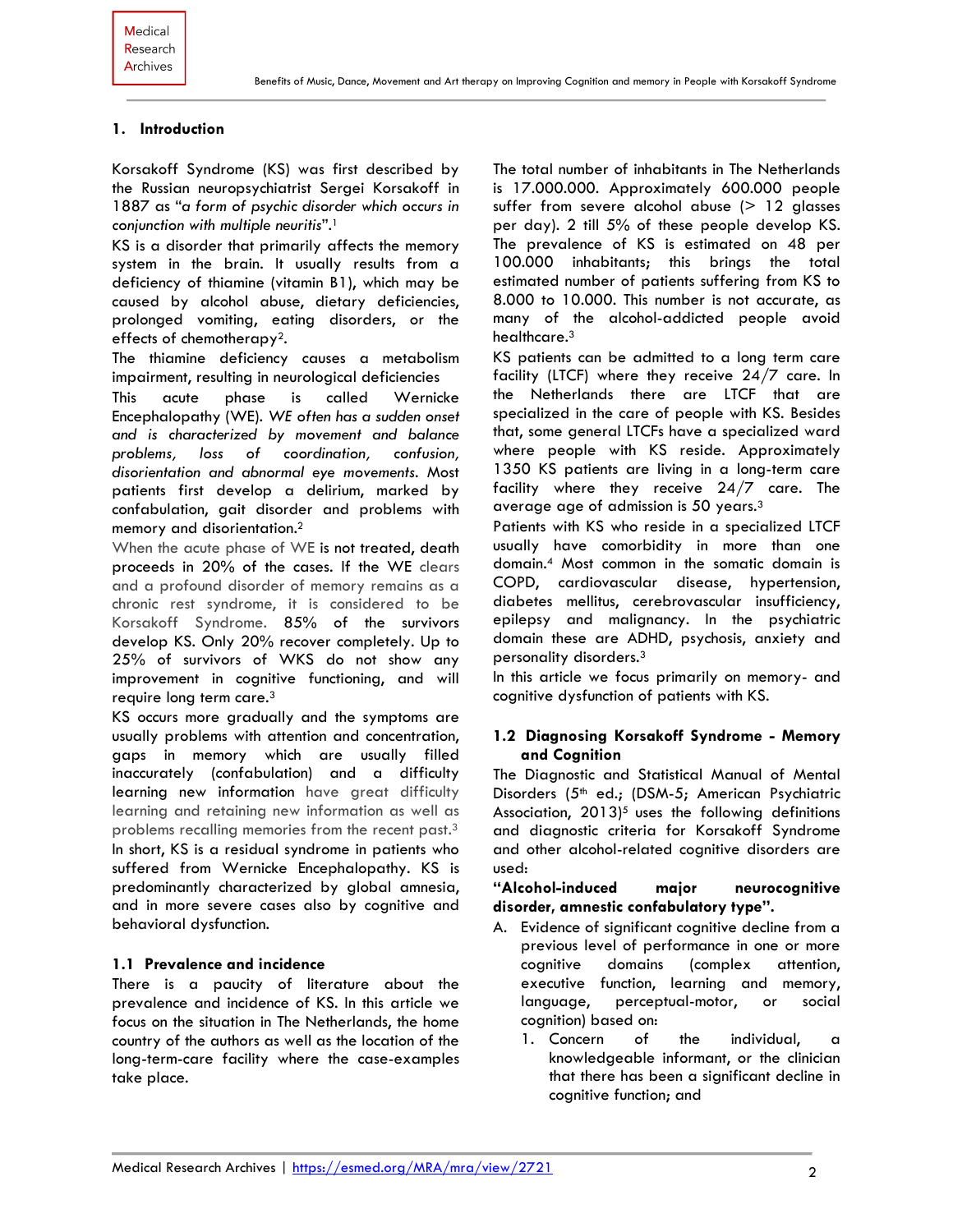- 2. A substantial impairment in cognitive performance, preferably documented by standardized neuropsychological testing or, in its absence, another quantified clinical assessment.
- B. The cognitive deficits interfere with independence in everyday activities (that is, at a minimum, requiring assistance with complex instrumental activities of daily living such as paying bills or managing medications).
- C. The cognitive deficits do not occur exclusively in the context of a delirium.
- D. The cognitive deficits are not better explained by another mental disorder.

Creative arts therapist are part of and contributes to the multidisciplinary team of professionals who are responsible for the accurate diagnosis of a patient. Diagnosing a patient is not directly part of the core-activities of a creative arts therapist. However, when an initial diagnosis is made by the medical- or psychological staff member, the CAT can confirm or adjust this diagnosis, based on the observations the therapist has made within the therapy-sessions. The DSM-5 is a helpful tool to base the findings of the CAT.

Based on the description derived from the DSM-5, it is obvious that memory - and cognitive impairments are most notable in persons with KS. Memory deficits are present in both the long term memory and short term memory<sup>6</sup> but persons with KS are typically more severely impaired in their ability to create new memories (anterograde amnesia) than in recalling events from before the brain damage7. While anterograde amnesia is the most prominent symptom of KS, retrograde amnesia (loss of memories that were formed before the onset of amnesia) can also be present<sup>8</sup>. Besides that, executive deficits, such as problems with inhibition of behavior, high interference of information sensitivity, poor judgment, poor planning abilities, problem solving inabilities, and perseverative responses are also present<sup>9,10,11</sup>.

When discussing memory impairments, we often focus on the forgetting of events, but patients with Korsakoff's syndrome are also known for remembering incorrect events; for instance, a patient who has played the guitar all his life is telling about the time that he used to play alongside Jimmy Hendrix. We will never know for sure if he really used to play with Jimmy, but he is absolutely convinced that this actually happened. This is referred to as confabulations<sup>12</sup> and is yet another prominent symptom persons with KS present themselves with. Confabulations generally refer to the emergence of memories of experiences and events that, in reality, never took place, and which are unintentionally produced<sup>12</sup>. They can be described as 'false or erroneous memories arising in the context of neurological disease'8. Due to the damage to various brain circuits involving the memory and executive functions, the memories arising are false or jumbled7,13.These spontaneous confabulations are commonly related to autobiographical memories<sup>7</sup> and typically have a grandiose nature<sup>14</sup>.

#### **2. Creative Arts Therapy**

Creative Arts Therapies (CAT) is an umbrella term for healthcare professions that use the creative and expressive process of art making to improve and enhance the psychological and social wellbeing of individuals of all ages and health conditions.

In CAT, the creative-expressive process is used as a dynamic and vital force for growth and change for the client(s) engaged in this process<sup>15</sup>. Stabilization of daily-life-situations is often "all" that patients with KS need. The creativeexpressive process engages physiological sensations, emotions, and cognition; facilitates verbal and non-verbal symbolization, narration, and expression of conscious or unconscious conflicts and meaning-making through internal and external dialogue and communication between oneself and others<sup>15</sup>.

Professional specializations include art therapy, music therapy, dance-movement therapy, drama therapy, psychodrama, and biblio/poetry therapy. Creative arts therapists work in a variety of settings such as hospitals, educational institutions, community mental health facilities, prisons, hospices, and private practices<sup>15</sup>.

Within Creative Arts Therapy there are several generic laborious factors which contribute to the success of a treatment, no matter the (mental or physical) health issues of the client, the intervention or the method<sup>16</sup>. These common principals and approaches between creative arts interventions and psychotherapeutic interventions are e.g., the learning theory of modelling, classical and operant conditioning. Also, the principles of cognitive behavioral therapy and schema therapy are frequently used in creative arts therapy, as well as the acceptance and commitment therapy, depending on the patients' needs and treatmentgoals.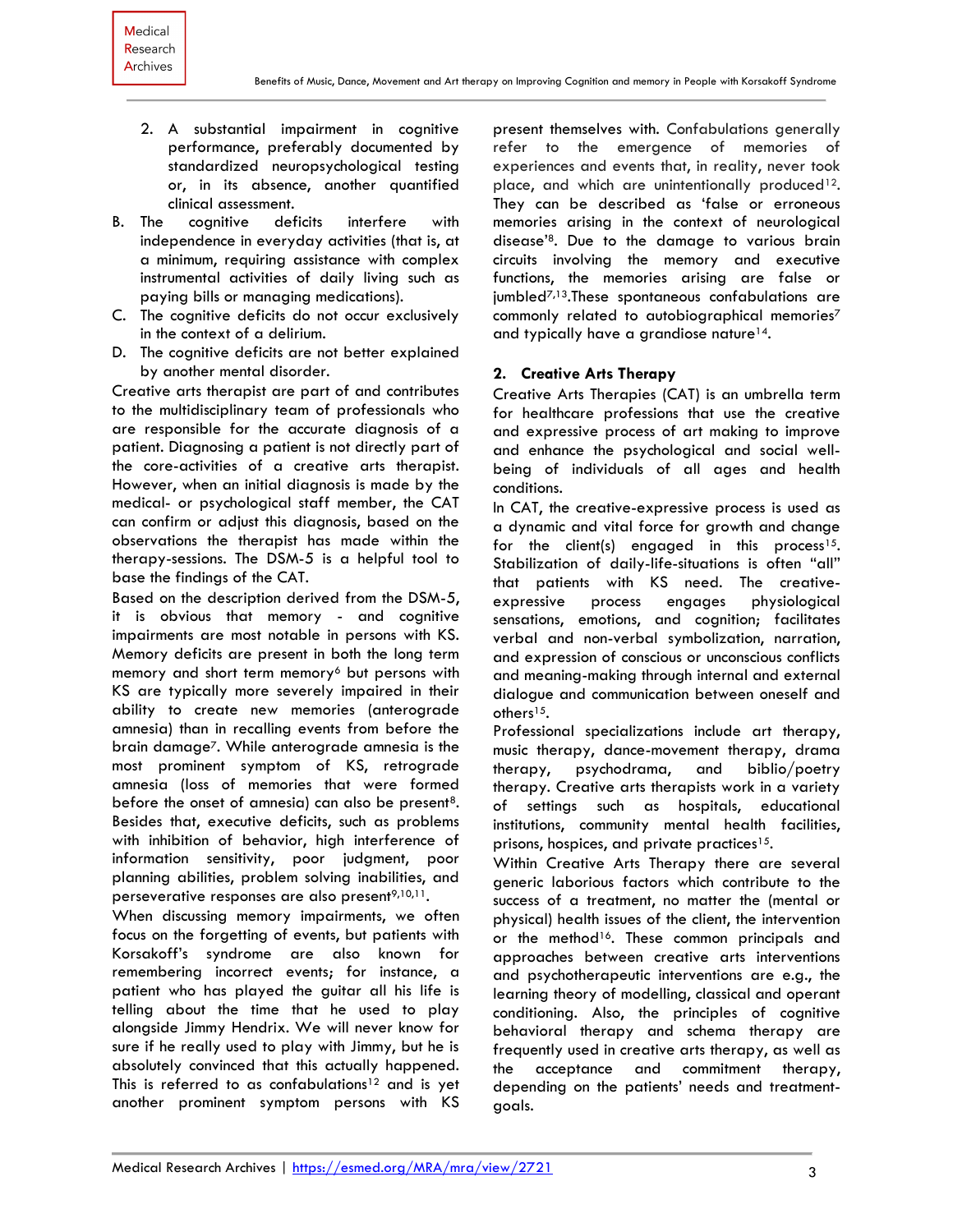The most paramount difference between CAT and Psychotherapy is the fact that CAT is a merely non-verbal intervention with emphasis on *experiencing by doing*, while in psychotherapy the client and therapist *talk* with each other about the client's psychological issues<sup>16</sup>.

# **2.1 Creative Arts Therapy and Korsakoff Syndrome**

The aforementioned anterograde amnesia is the most prominent symptom of KS<sup>6</sup>. On the one hand the patient might not be able to store new information any longer, he/she has problems with imprinting. On the other hand however, new information might be stored, but can no longer be retrieved<sup>17</sup>.

In CAT, different ways of retrieving newly gained information are being explored through music, arts, or dance. The different art forms are creating a bridge to overcome the memory gaps. The case vignettes of Jenny, Stef, Paul and Nick are good examples.

#### **2.1.1 Dance/Movement-therapy**

In the case-example of Jenny the dancemovement-therapist used specific techniques such as mirroring<sup>19</sup> and witnessing20, as well as the therapist's presence. With these techniques the parasympathetic nervous system can be activated, which works in two directions; from body to brain and from brain to body. When the parasympathetic nerve senses safety, a person is able to get into social interaction and even communicate and share internal matters. People feel seen by others.

#### **Dance/Movement Therapy**

**Jenny, a woman who is diagnosed with KS, was dancing with wide open arms as if she had wings. Her facial expression, concentration and movement quality showed that she was not imitating a shape, but trying to really feel her imaginary wings. I mirrored her movement and asked about the meaning of her dance. Jenny answered:** *"it is a bird, a peacock."* **I then replied***: "Oh wow, a peacock, that's special because you hardly see them fly….?"* **She answered:** *"I had a dress with a peacock design….",* **and she started to tell a story about a happy period in her life at the time that she wore this dress frequently. She talked about a lover, about traveling and visiting music festivals and feeling free. She "beamed" while she spoke, and she straightened her normally bent-over body. With this change of her body posture, Jenny was creating space in her chest. She was happy and surprised that all these memories came back, out of the blue, while she was dancing.**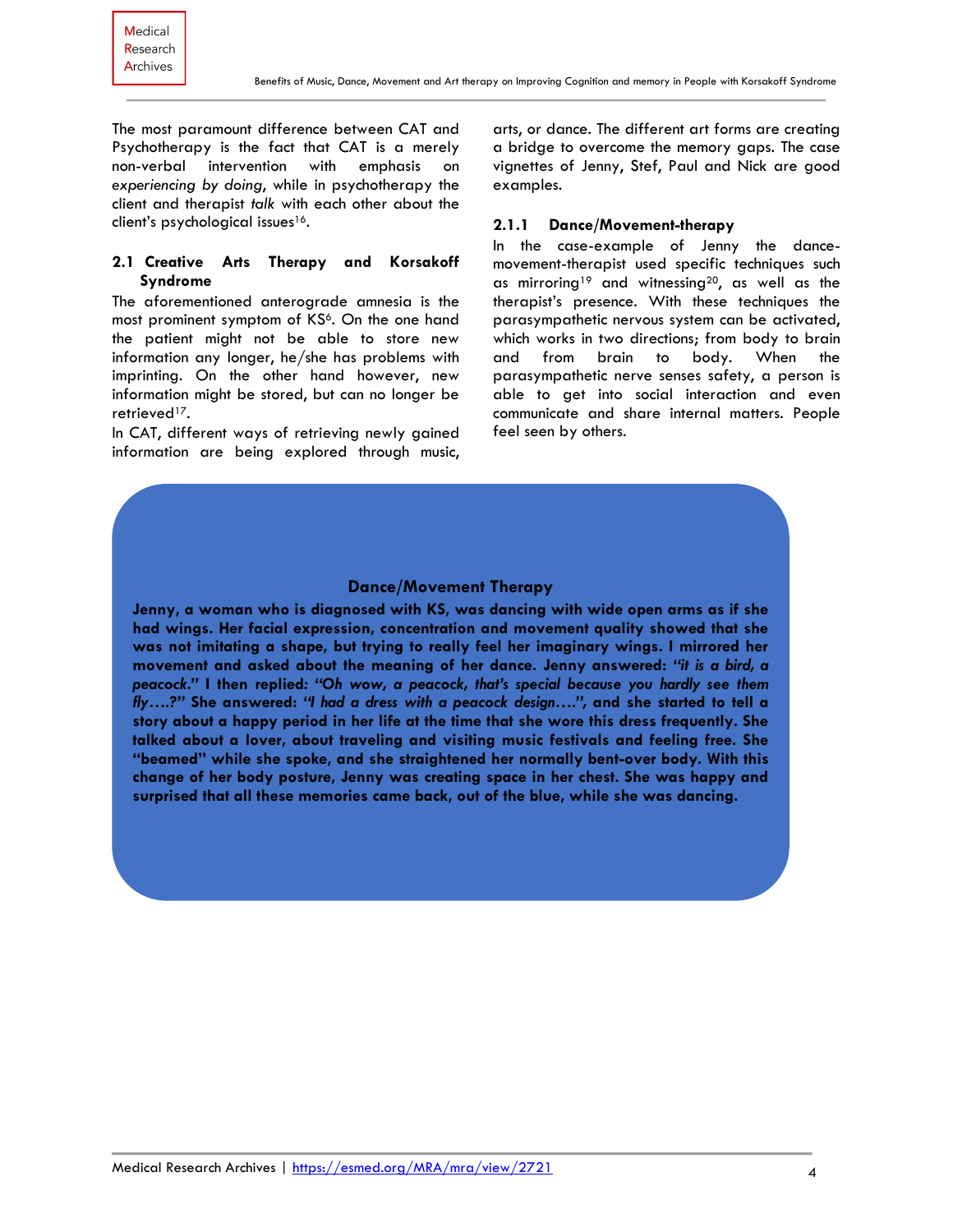

Dance is body language, and body language is communication. Jenny subconsciously communicated an inner state with her body and that particular movement, the flying. The therapy facilitated bringing back the memory of feeling freedom into her cognition. She got aware off it.

This is a typical example of body and mind connection. Everything we experience in life, are impressions imprinted and stored in our cells. This (body) memory expressed itself through movement and can come into the awareness of a client. Body awareness contributes to healthy functioning and cognitive control<sup>18</sup>. It can bring more physical and mental balance in a person's life. Jenny brings her body into balance by changing her body posture through standing straight-up while she danced. She created an inner space in her chest, which provided her to deeply breathe in and out. A lack of inner space can be symbolic for the lack of freedom and personal space clients with KS who reside in long term care facility can experience.

The therapy supports coping with the permanent situation.

#### **2.1.2. Music Therapy**

In the case-example of Stef in music, no matter how long ago the songs have been written, to his own astonishment Stef would almost always be able to sing along with the *melody* of his old tunes – especially after the therapist had *cued* him with musical accompaniment. This observation has been noted by various music therapists working with Stef, and is congruent with the findings of Cuddy, Sikka & Vanstone<sup>21</sup> who reported that the "musical lexicon" (the brain's representational system for music-specific stimuli) remains relatively intact both in people with Alzheimer's Disease and healthy older adults. This system is also closely linked to associative memory as described by Peretz & Coldheart<sup>22</sup>.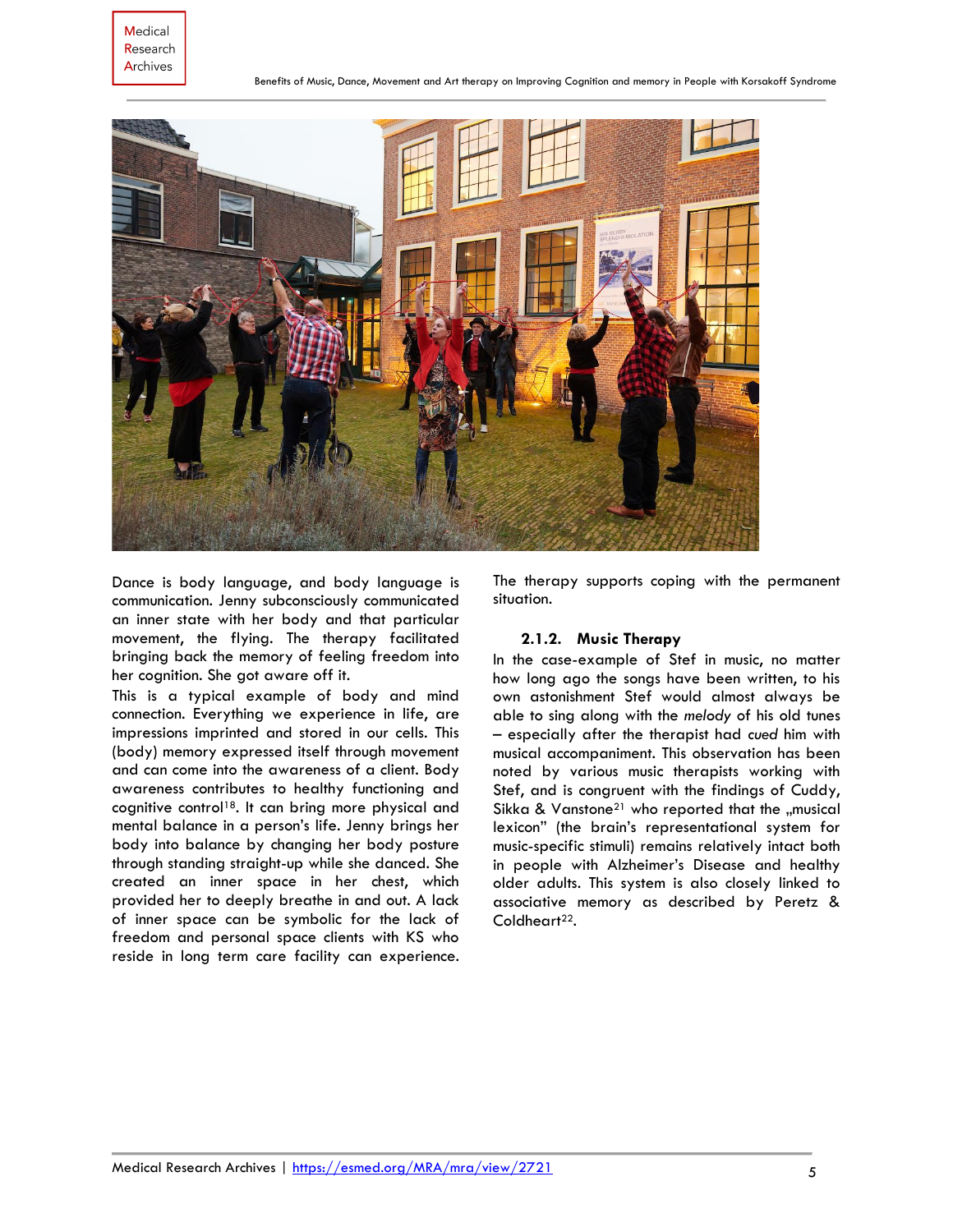### **Music Therapy - Stef**

**Stef, a former manager at a multinational oil company, prefers exercising full control over his daily life. However, after multiple strokes and a diagnosis of KS, Stef faces complex neurocognitive symptoms and a loss of his highly-valued independence.** 

**Even though KS is typically associated with a lack of insight into the sufferer's own illness, Stef is well-aware of his difficulties with focusing, remembering and learning, and would often talk about how his illness affects his daily life.** 

**Stef uses writing, singing and listening to songs as a way to escape from his daily struggles into a realm where his highly active and creative mind does not run into obstacles and strict regulations. Expressing his emotions through music comes naturally to him. Whenever a curious, funny or touching topic comes up in our conversation, he exclaims:**

#### *"That's a song in the making!"*

**The form, rhythm and lyrical themes, all characteristic parameters which are inherent to the** music, provide him with structure without the need for any external "rules". At the same time **the goal of creating a tangible product, - a new song - , helps him focus his attention, which normally spoken costs him great effort.** 

**Over the course of years, Stef has created an impressive library of songs composed by himself with the help of different music therapists. To make the achievement even more tangible, all the songs were recorded and saved on his computer. Stef takes great pride in listening back to them.**

*"Did I really write that? That's wonderful! We should release an album***!" – he would say.**

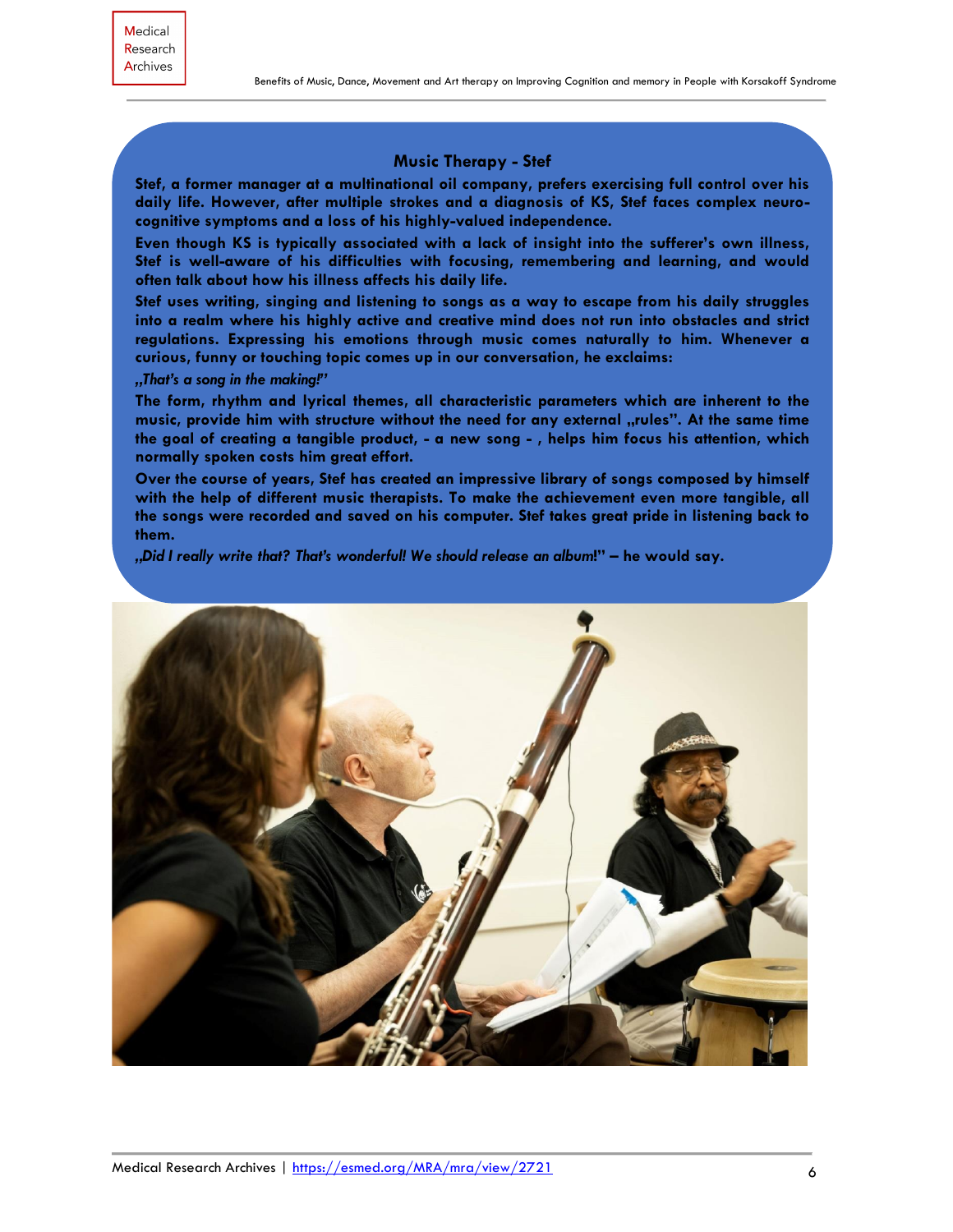When having a conversation with someone with KS, one might notice the free associations, bold logical jumps and the "honest lies" (confabulations) they use to fill in the gaps in their memory. In the world of poetry and songwriting this elusiveness and openness to change can be used as an artistic feature and a way to come into the flow, picking up snippets of seemingly lost memories on the way. Or as Stef would put it: "It's amazing that you *know what you don't know!".*

#### **2.1.3. Arts Therapy**

In arts therapy, any subject can be an inspiration and invitation to a good conversation, e.g., the seasons and holidays, or important recent events A piece in the newspaper, a poem or a short story can be the trigger, to recall memories as "food for the soul". The themes of a session are not chosen randomly but consciously, given the therapeutic value of these themes for this specific population.

Every group session has a fixed structure as it vouches for grip and safety. As most of the participants present themselves rather passively and apathic, it is important to inspire and activate them by introducing a theme. The participants are invited to talk about the theme with each other. The artistic exercise that follows is offered stepby-step, following a given structure. This results in a sense of competency and contributes to creating a positive experience. While evaluating and appreciating each other's creation, the participants are challenged to find the coherence between the different pieces of art. This process enhances the interest towards each other. They become part of the group more and more, they dare to open up and show themselves not only through their creations. The case-vignette of Stef reflects the beneficial effects of arts therapy.

# **Arts Therapy - Stef**

**Besides music therapy, Stef also loves to join the Arts Therapy group-sessions on a weekly base. He is always looking forward to these sessions. He enjoys the "Philosophy-game" the most: this is a game in which the group gets to see pictures of a certain theme unknown to the participants. They have to guess what is the theme of the day by talking together about the pictures. It challenges Stef to use his brain, it forces him to** *think.* **Once the topic of the theme is guessed, all participants get to create an artistic image that fits in the theme. Stef, who does not consider himself to be a very creative person, would make a collage of images, accompanied by short "one-liners" in writing. He loves doing this, it makes him happy and proud, he loves showing his collages to the rest of the group.** 

**For Stef, participating in this group is very important, especially the verbal part of it, in combination with the creative part. He enjoys it when newcomers join the group, as he likes to hear new things and meet new people. When the new-comer happens to be a pretty woman, it makes his day even more.**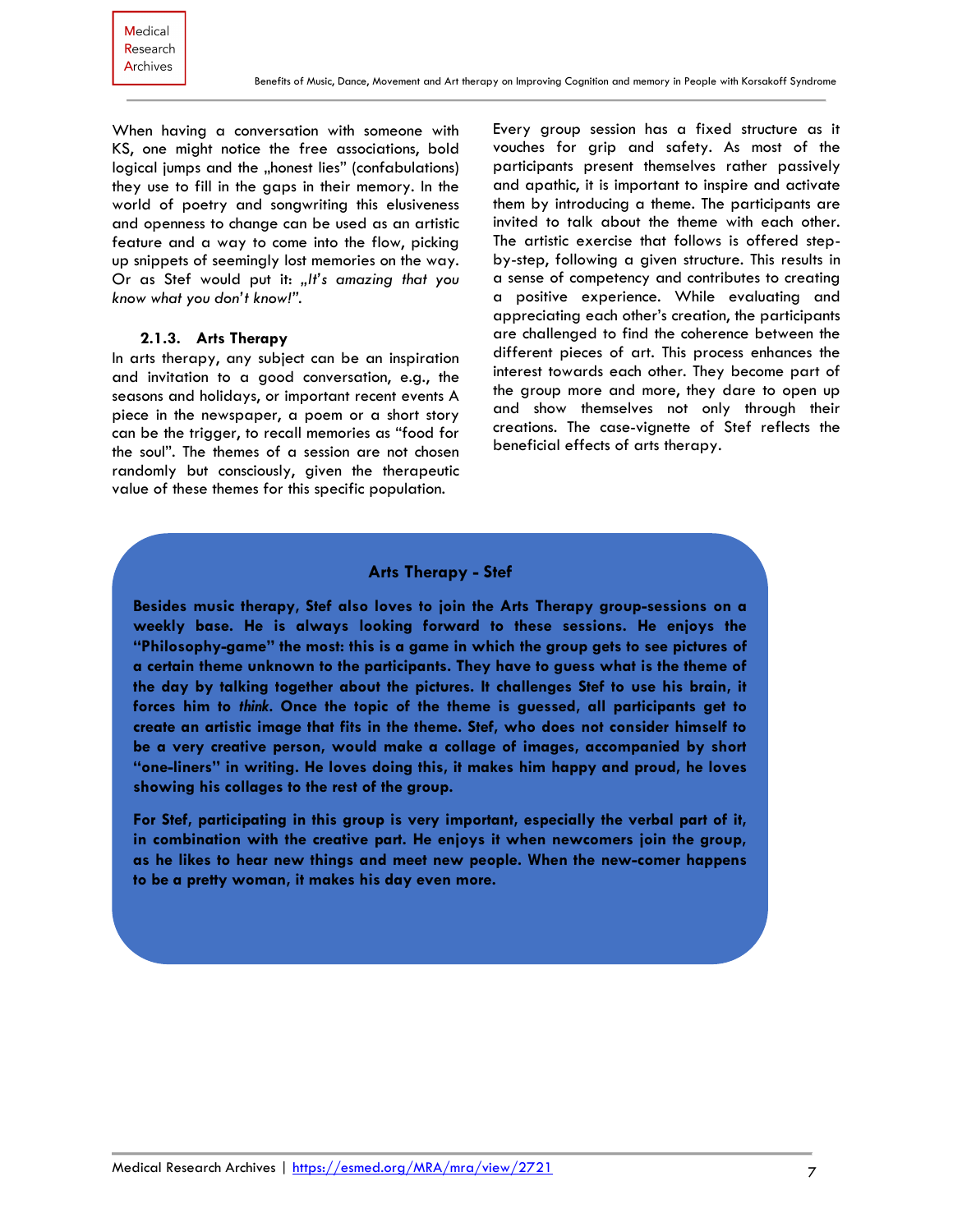

In the case-example of Nick, it shows that sharing one's life story and working this out in any kind of art form enhances the connection with yourself. Although many people with KS have impaired insight of their (alcohol-abusive) past life and their illness, some suffer from the feeling that they messed up their own life, "I am to blame myself

that I am imprisoned in this institute". The people surrounding them often think alike, stigmatizing these "drunks". They suffer from physical, cognitive and social loss. Participating in arts therapy sessions give them the space and the opportunity to experience that life is more than the past and the present.

### **Arts Therapy - Nick**

**Nick has been a marine in the Navy. After sharing his life story in which his time in the Navy came up, we are searching the internet for a picture of the submarine in which he used to sail on. As he is painting the picture, Nick is reminiscing about his time in the Navy, and all the journeys he made. When the painting is finished, Nick exclaims** *"I baptize you "The Seagull" and wish you a safe voyage".* **Afterwards he shares his inner feelings by saying "***I really get*  emotional here, it recalls so many memories. What a nice picture I drew, I *am so happy.*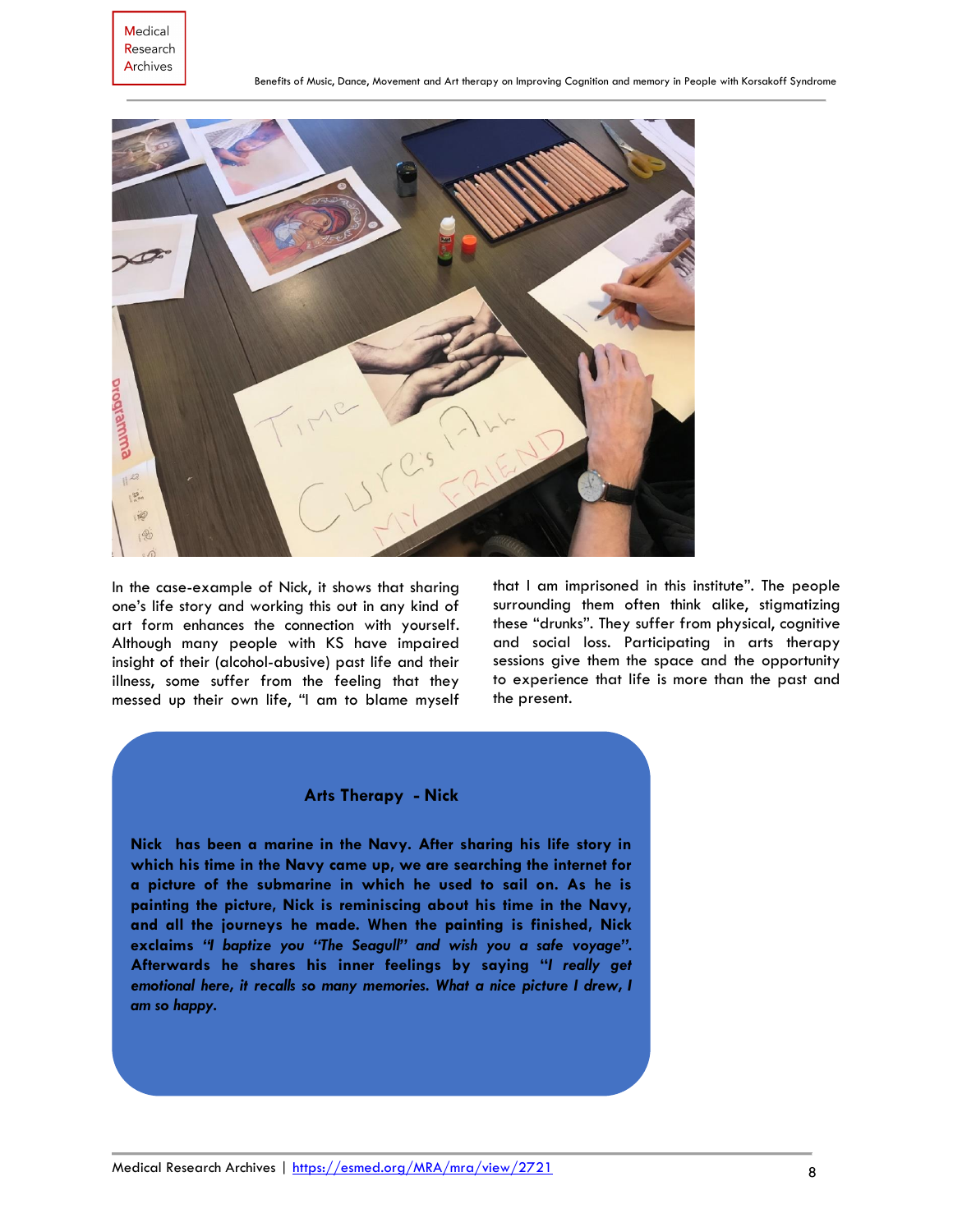

Paul's case-example shows that people with KS have encountered many losses, not only in their social life, but also in the skills they used to master. This has a huge impact on their self-esteem. Making mistakes thus has to be avoided. The errorless learning – method has proven to be an effective method for (re)learning tasks in several patient groups with amnesia. Rensen et al 23

studied the effects of errorless learning training on (re)learning tasks in a patients with KS. The results showed that, despite severe amnesia, patients with Korsakoff's syndrome have the potential to (re)learn everyday skills. Errorless learning might be beneficial for memory rehabilitation in patients with Korsakoff's syndrome in clinical practice.

# **Arts Therapy - Paul**

**In his younger years Paul learned how to make technical construction work-drawings. When the arts therapist asks him to draw a house, he is hesitant to start, saying "I don't know how to…". However, the minute he is handed a blank paper and a pencil in his hand, he starts drawing, completely focused on the task. He draws straight lines in perfect perspective. For just a short moment he is the "architect" once again.**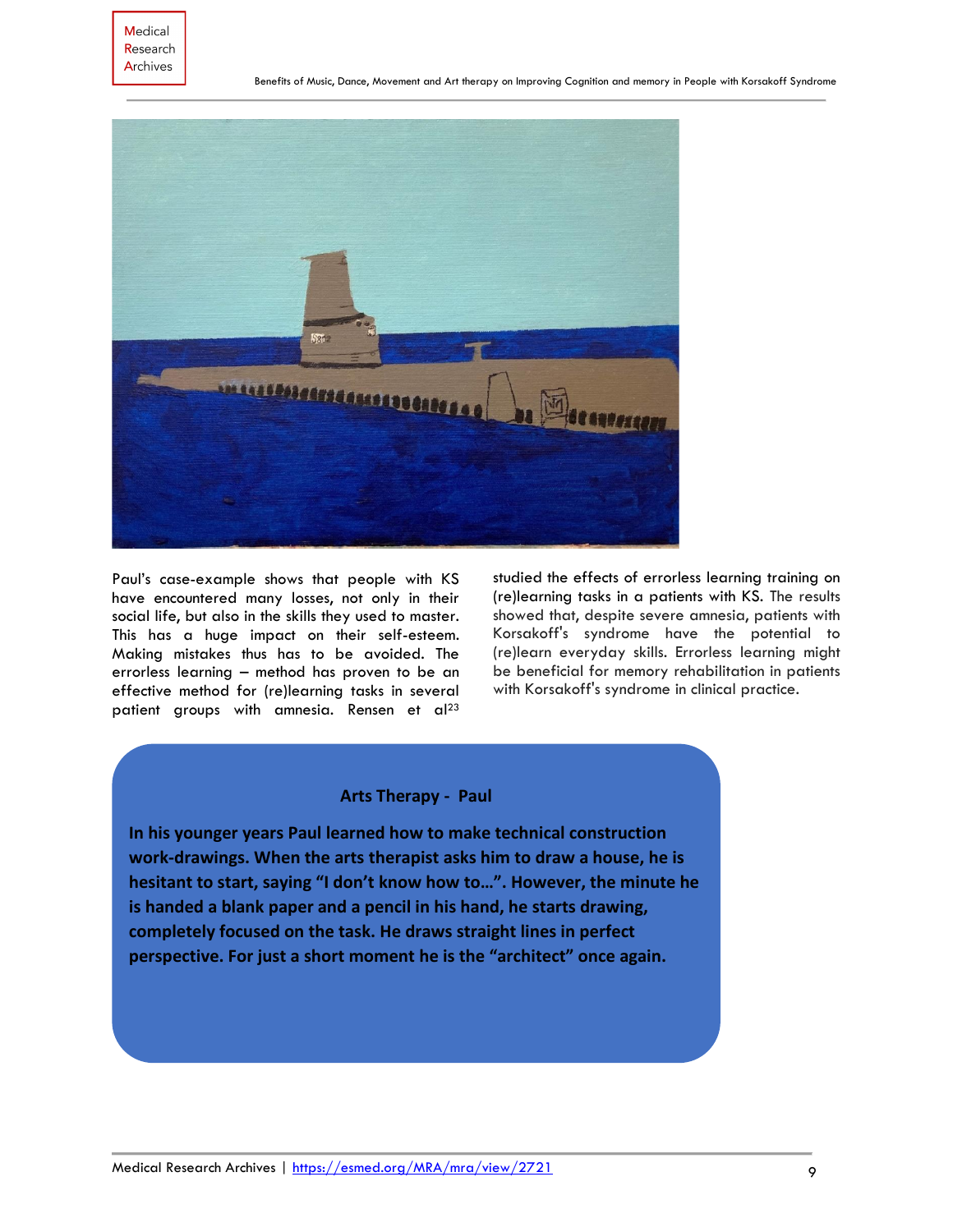# **3. Discussion**

Domus Nostra, which means "Our House" in ancient Latin language, is the name of a long term care facility located in The Hague, The Netherlands, and is part of a larger Care-organization called "De Saffiergroep". All the case-examples in this article have been taken place here. 84 patients with KS are residing in Domus Nostra. The team of creative arts therapists consist of three music therapists, three arts therapists and one dance/movement therapist. The set goals they are trying to achieve are depicted in the parachutedrawing. "Participation" and "Social Inclusion" are the two most important lines all therapists are following. The creative arts therapists of Domus Nostra are working on these goals on a daily basis, and they are collaborating to make CAT as beneficial as possible for their residents. A good example is the joint theater-project<sup>24</sup>, where all the creative arts therapists work together with residents, caregivers, and volunteers who live in the same neighborhood where Domus Nostra is located towards a huge performance on stage. The set goals along these lines are depicted in the box underneath the parachute-screen.



There is still little knowledge on how creative arts therapy may contribute to improving memory and cognition in people suffering from Korsakoff syndrome. Literature about this specific topic is scarce. However, all case-vignettes in this article are good examples of persons with KS who benefit greatly from creative arts therapy, underpinning the beneficial effects as stated in the literature.

For people with KS, due to the cognitive decline and deterioration of the executive functions, the ability to communicate and express oneself and to initiate activities gets worse over time. Creative arts therapy may be the key to opening up again,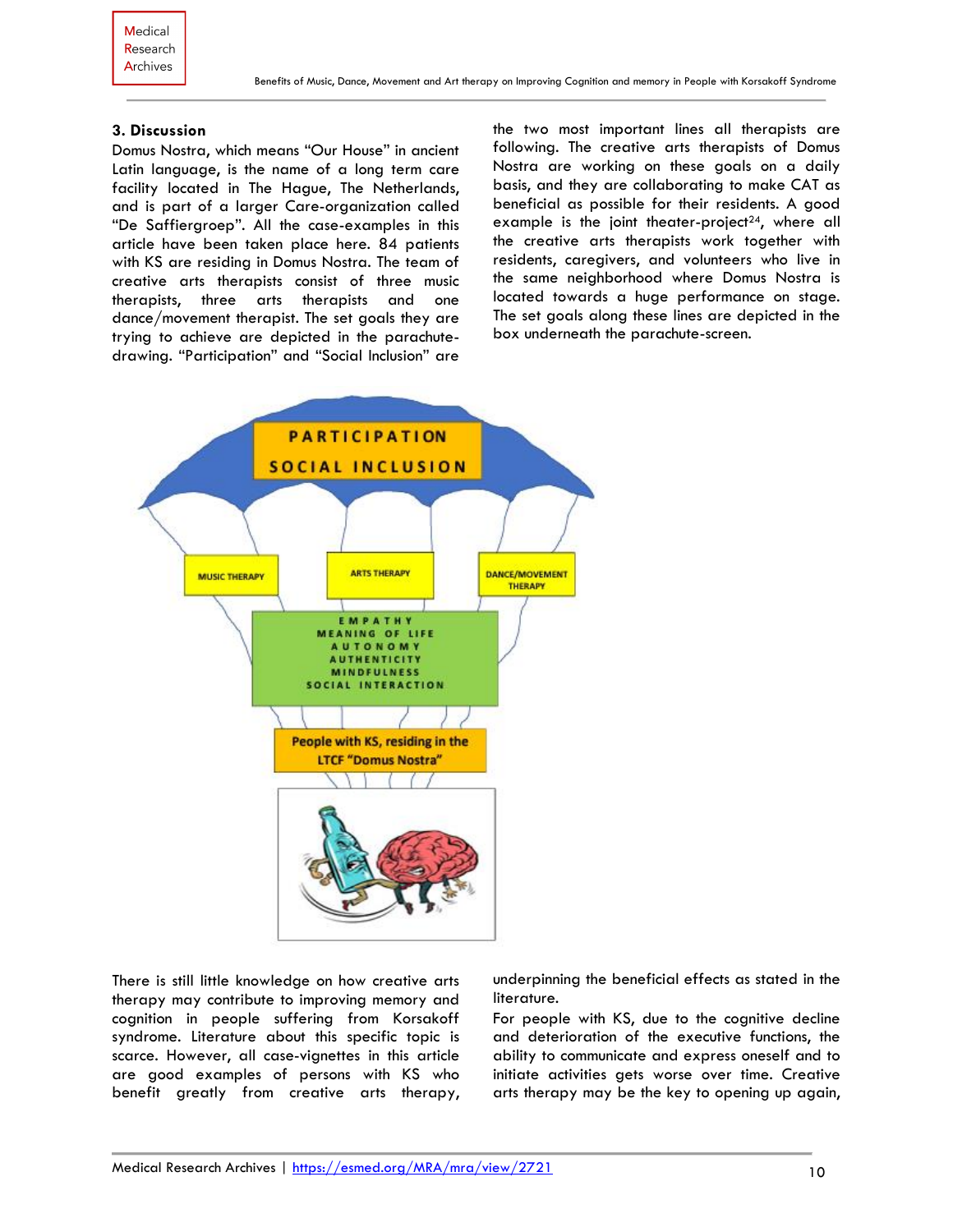both to oneself and to the people surrounding them25.

In the case-vignette about Stef, he could not have made it more clearly by exclaiming: *It's amazing that you know what you don't know".* The case examples in this article provide greater insight into how to treat patients with Korsakoff Syndrome through creative arts therapy. It also gives the reader insight in the real-world context in which creative arts therapy is practiced. By giving the patients a face, a voice, a stage and thus the possibility to show their artistic skills, we hope that this article helps breaking the stigma that is chasing them: the low-life-drunks who made a big mess of their life.

#### **4. Conclusion**

Treating people with Korsakov Syndrome, finding the most suitable intervention to meet their needs, is not an easy task. Due to the cognitive decline (specifically the memory loss and impairments of the executive functions, and confabulation), it comes down to trying to find a needle in a haystack. Creative Arts Therapy is a powerful tool finding this needle, as CAT is a merely non-verbal intervention, characterized by experiencing by doing.

#### **Conflict of Interest**

All authors declare that there is no conflict of interest.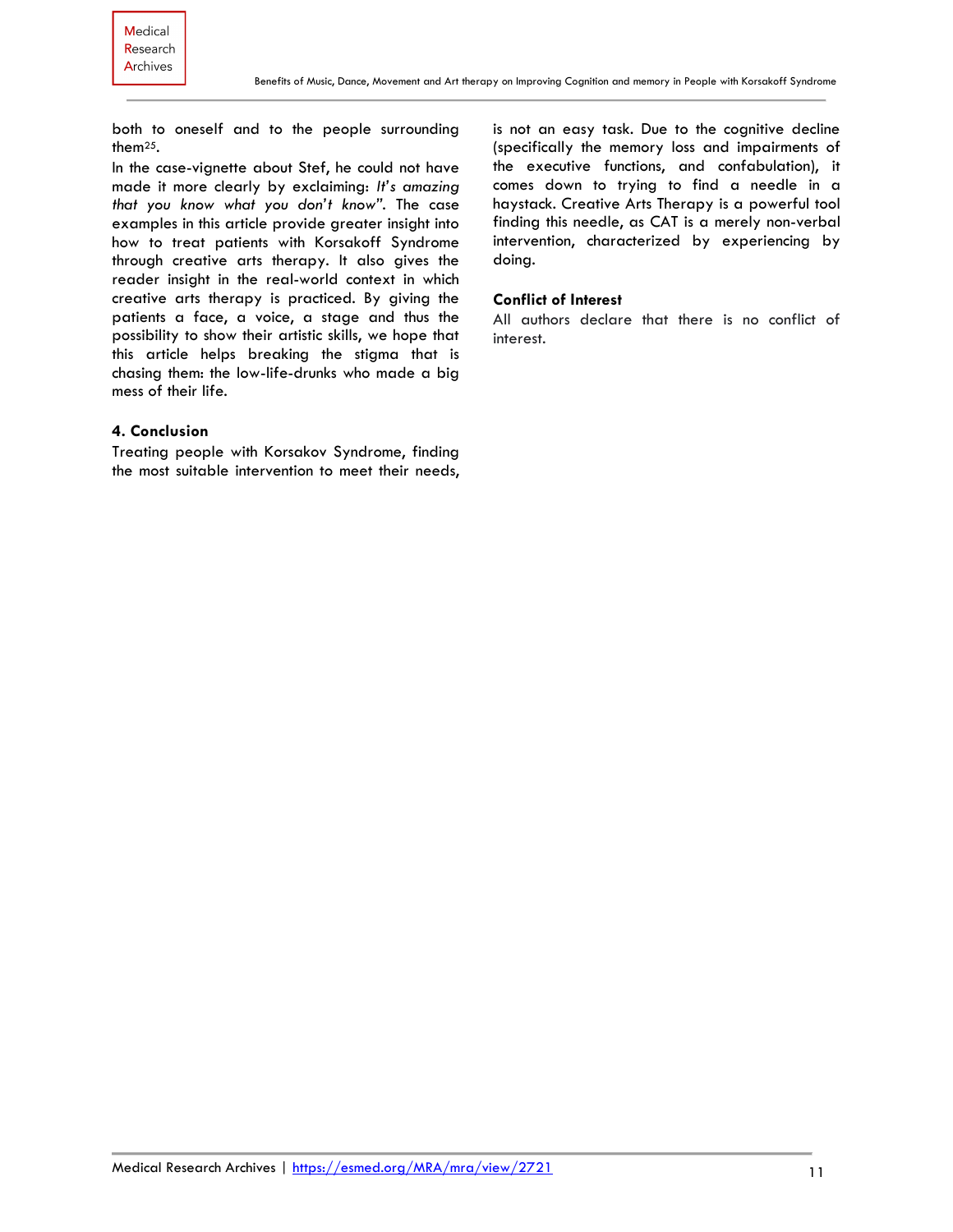# **REFERENCE LIST**

[1] Victor M, Yakovlev PI.S.S. Korsakoff's psychic disorder in conjunction with peripheral neuritis: a translation of Korsakoff's original article with comments on the author and his conribuion to clinical medicine. *Neurology.*1955;5:394-406.

[2]https://www.hopkinsmedicine.org/neurology\_n eurosurgery/centers\_clinics/memory\_disorders/co nditions/korsakoffs\_syndrome

[3] Gerridzen IJ. Nothing is wrong with me: Behavioural symptoms and awareness in people with Korsakoff syndrome and other alcoholrelated cognitive disorders living in nursing homes. Published 2020 [Doctoral dissertation, Vrije Universiteit Amsterdam].

[4] Gerridzen IJ, Goossensen MA. Patients with Korsakoff syndrome in nursing homes: characteristics, comorbidity, and us of psychotropic drugs. *Int Psychogeriatr.* 2014; 26:115-121

[5] American Psychiatric Association (2013) *Diagnostic and statistical manual of mental disorders: DSM-5.* 5th ed. Washington, D.C.: American Psychiatric Publishing.

[6] Cermak LS, Butters N, Goodglass H. The extent of memory loss in Korsakoff patients. *Neuropsychologia* 1971; 9(3), 307-315.

[7] Arts NJ, Walvoort SJ, Kessels RP. Korsakoff's syndrome: a critical review. *Neuropsychiatr Dis Treat.* 2017; 13: 2875-2890.

[8] Kopelman MD, Stanhope N, Kingsley D. Retrograde amnesia in patients with diencephalic, temporal lobe or frontal lesions. *Neuropsychologia.* 1999;37:939–958.

doi: 10.1016/S0028-3932(98)00143-2.

[9] Oudman E, Nijboer TC, Postma A, Wijnia JW, Van der Stigchel S. Procedural learning and memory rehabilitation in Korsakoff's syndrome – a review of the literature. *Neuropsychol Rev.* 2015 Jun;25(2):134-148. doi: 10.1007/s11065-015- 9288-7

[10] Van der Stigchel S, Reichenbach RCL, Wester AJ, Nijboer TCW. Antisaccade performance in korsakoff patients reveals deficits in Oculomotor inhibition. *Journal of Clinical and Experimental Neuropsychology.* 2012;34:876–886.

doi: 10.1080/13803395.2012.692771

[11] Oscar-Berman M. Function and dysfunction of prefrontal brain circuitry in alcoholic Korsakoff's syndrome. *Neuropsychology* 

*Review.* 2012;22:154–169.

doi: 10.1007/s11065-012-9198-x.

[12] Rensen YCM, Oudman E, Oosterman JM, Kessels RPC. Confabulations in alcoholic Korsakoff's syndrome: a factor analysis of the Nijmegen-Venray Confabulation List. 2021 Sep;28(6):1545-1555.

doi: [10.1177/1073191119899476](https://doi.org/10.1177/1073191119899476)

[13] Kopelman MD. Varieties of confabulation and delusion. *Cognitive Neuropsychiatry* 2010; 15(1- 3),14-37.

[14] Glowinski R, Payman V, Frencham K. Confabulation: a spontaneous and fantastic review. *Australian and New Zealand Journal of Psychiatry* 2008; 42,932-940.

[15] Shafir T, Orkibi H, Baker FA, Gussak D, Kaimal G. The State of the Art in Creative Arts Therapies. Editorial article. *Front.Pscyhol.* 05 February 2020.

<https://doi.org/10.3389/fpsyg.2020.00068>

[16] Hooren van S, Busschbach van J, Waterink W, Abbing A. Werkingsmechanismen van vaktherapie: naar een onderbouwing en verklaring van effecten – work in progress (Working mechanism of arts therapy: towards a foundation and explanation of the effects – work in progress). *Tijdschrift voor Vaktherapie*. 2021/2 17, 4-12

[17] Arts NJM. Het syndroom van Korsakov (I): ontstaan en geheugenstoornissen. Patient care/Neuropsychiatrie &

Gedragsneurologie/overdruk/augustus 2004.

[18] Wang H. The effectiveness of Dance Movement Therapy with Elderly Woman Who Have Dementia. *Lesley University,* 2019. Retrieved from

[https://digitalcommons.lesley.edu/cgi/viewcontent](https://digitalcommons.lesley.edu/cgi/viewcontent.cgi?article=1234&context=expressive_theses) [.cgi?article=1234&context=expressive\\_theses](https://digitalcommons.lesley.edu/cgi/viewcontent.cgi?article=1234&context=expressive_theses)

[19] Berrol CF. Neuroscience meets dance/movement therapy: Mirror neurons, the therapeutic process and empathy. *The Arts in Psychotherapy*. 2006/33, 302-315.

[20] Adler J*.* Offering from the conscious body: The discipline of authentic movement. Rochester, VT: Inner Traditions. 2000.

[21] Cuddy LL, Sikka R, Vanstone A. Preservation of musical memory and engagement in healthy aging and Alzheimer's disease. *Annals of the New York Academy of Sciences*. 2015; *1337*(1), 223- 231.

[22] Peretz I, Coltheart M. Modularity of music processing. *Nat. Neurosci.* 2005; 6: 688–691.

[23] Rensen YCM, Egger JIM, Westhoff J, Walvoort SJW, Kessels RPC. Errorless (re)learning